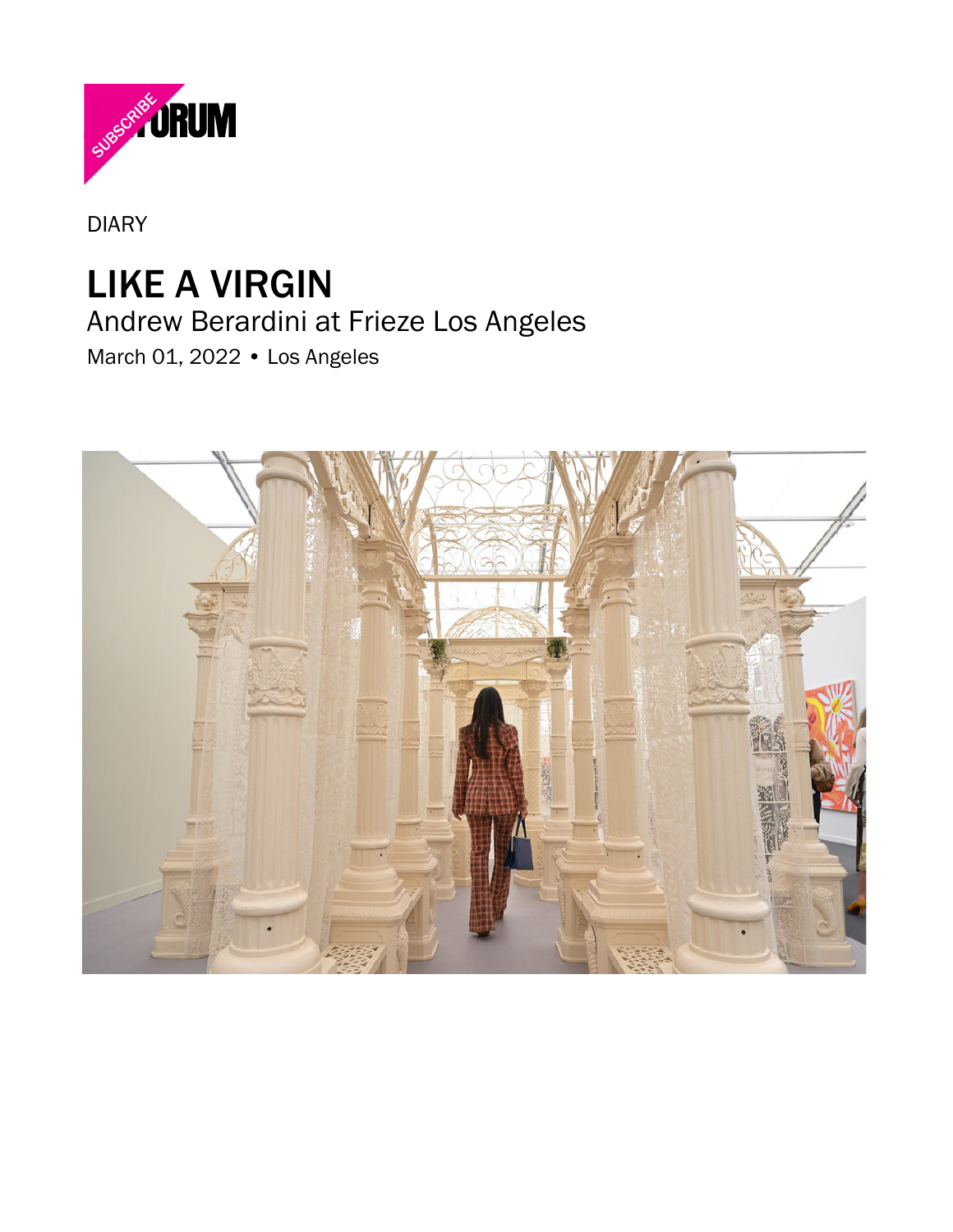View of Chris Burden's Dreamer's Folly, 2010, presented by Gagosian at Frieze Los Angeles, 2022. Photo: Casey Kelbaugh.

**I FELT LIKE** I was artfairing for the very first time. Was it always this distracting, so disorienting? The return of FOMO is particularly weird. Between the Super Bowl and the Oscars, Los Angeles had its first major art week since February 2020. Though centered around the Frieze Art Fair in Beverly Hills, the pageantry also included the Felix Art Fair at the Roosevelt Hotel in Hollywood, Spring Break (an artist-directed fairish thing) in Culver City, and about a million parties and openings, dinners, launches, screenings, and talks.

For some, the week began at the beloved artist Kaari Upson's memorial, which I was too sad to bring myself to attend. Days later, legendary artist Dan Graham passed away. After the millions of fatalities during this pandemic (including 3,187 in the US the day the fair opened), it was hard not to think of all this fanfare as some kind of dance of death. The macabre madness that infects those that survive a plague. Or maybe not. It could be that the frenzied mechanisms of art and commerce haven't changed; I'm just no longer inured to them.

But amid this unfamiliar (or all too familiar) onslaught, there were moments of grace. Tuesday afternoon, wandering with friends through VIP hours for the museums downtown, I lost myself in Ragnar Kjartansson's The Visitors, 2012, on view at the Broad. The song, melancholic yet full of hope, played on nine screens, eight featuring solitary musicians spread through a decaying mansion, playing separately but together. As I walked out, the sunset creaming through downtown towers and over the cherry blossoms along Grand Ave, the feeling of Ragnar and company singing Ásdís Sif Gunnarsdóttir's poem wisped through me and the video and the swiftly shifting twilight came together into a place, a moment.